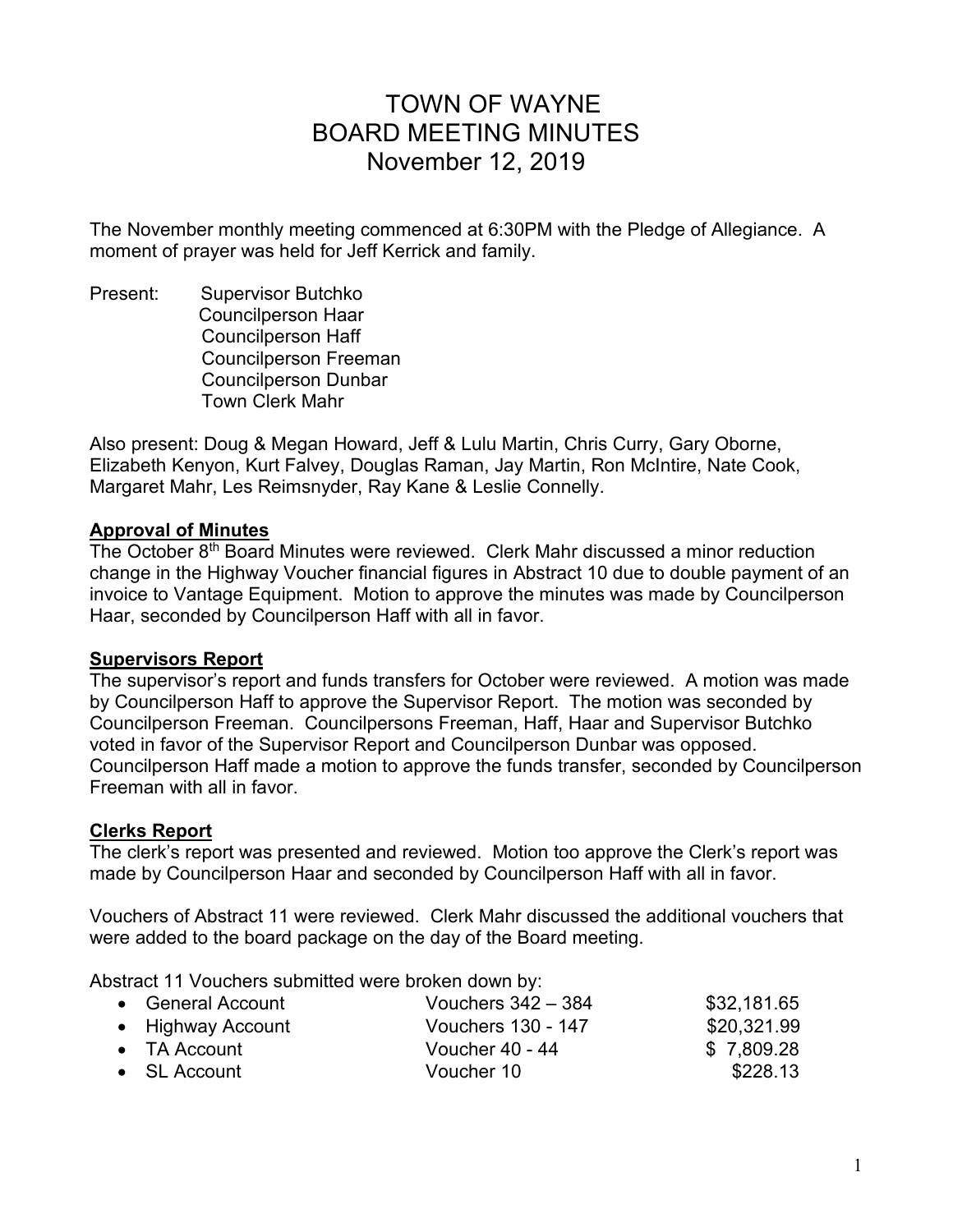Motion to approve Abstract 11 Vouchers was made by Councilperson Haff and seconded by Councilperson Freeman with all in favor.

## **Justice Report**

Justice report was reviewed with no discussion. The annual Justice audit will be conducted this month by Supervisor Butchko and will be presented at the December Board Meeting.

# **Assessor**

Supervisor Butchko reviewed the Urbana Shared Services contract for the Assessor for 2020 which included a 2% increase. Motion to approve the contract was made by Councilperson Haff and seconded by Councilperson Dunbar with all in favor.

## **Highway Superintendent Report**

Highway Superintendent Doug Howard reviewed journal activities for the month of October which included 654.1 gallons of fuel usage. Superintendent Howard also reviewed the CHIPS \$99,532 reimbursement submitted to New York State. It is expected to receive these monies by December 16<sup>th</sup>. \$4,250 of gravel have been ordered and received for the Coryell Road project but no invoice has been incurred as of yet.

Superintendent Howard is reviewing costs for new mowing tractor. Though a direct purchase appears to be the best method of payment leasing options are still being considered. Councilperson Dunbar asked where in the budget will the funding come from to do the acquisition. Superintendent Howard responded that was still to be determined.

Supervisor Butchko reviewed the conference call that was held with Judge O'Donnell regarding the 529 Union chosen by the Highway employees to represent them. A resolution has to be passed by the Town Board recognizing the union as a legitimate union that can represent the Town of Wayne highway employees. Motion to make the resolution was made by Councilperson Haar and seconded by Councilperson Haff. The following votes were taken:

Councilperson Dunbar Yes Councilperson Haar Yes Councilperson Haff Yes Councilperson Freeman Yes Supervisor Butchko Yes

# **Code & Zoning Officer**

Review of monthly report was presented with no discussion.

The approved Zoning Board Meetings minutes for October were reviewed with no discussion. The Planning Board October minutes were still in draft format because the November  $11<sup>th</sup>$ meeting was cancelled due to weather.

Councilperson Freeman reviewed the LUR Map update for hamlet/mixed use. The Planning Board agreed with the change but asked the public hearing be set up through the Town Board. It was agreed May would be a logical timeframe to do the hearing when more of the Town's people will be available to attend.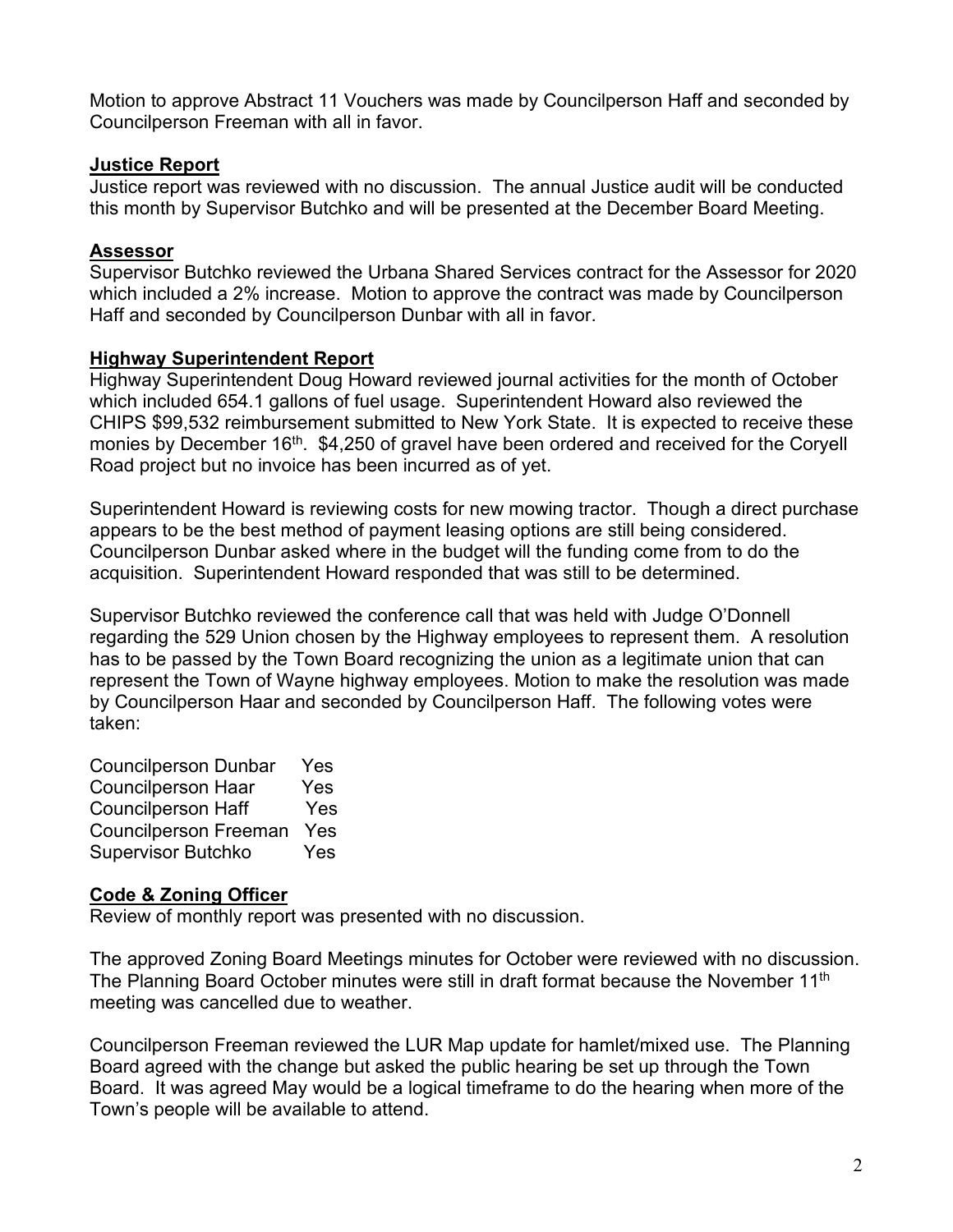# **Watershed**

The October watershed report was presented with no discussion.

## **Dog Control Officer**

The monthly report was reviewed with no discussion. Dog Control Officer Megan Howard stated that the Town Hall dog kennel project has started and initial costs incurred so far are approximately \$6,000. A more detailed update will be prepared for the December meeting.

#### **New Business**

Supervisor Butchko reviewed the renewal of SCT Computer contract for 2020 IT services. Motion to approve the contract was made by Councilperson Haar and seconded by Councilperson Haff with all in favor.

Councilperson Dunbar discussed the Town of Wayne joining the Association of Towns in 2020. One of the possible benefits may be using the Association 's lawyers for basic Town law questions. Supervisor Butchko suggested the Board make a budget modification to address the \$600 cost of joining the organization by reducing the 2020 attorney fees line item by the same amount. Motion to make the budget modification was made by Councilperson Haar and seconded by Councilperson Dunbar with all in favor.

## **Public Comments**

Mr. Jeff Martin asked if the Board will have a plan put together to address utilization of any 2019 excess funds. Councilperson Freeman responded that the Board does this in the December meeting. Mr. Martin also asked that when any type of board meeting is cancelled due to inclement weather a postponement notice should be place at the Town Hall. This comment was in direct reference to the Planning Board meeting being cancelled on November 11<sup>th</sup> but people still came to the Town Hall unaware of the change.

Mr. Ray Kane stated when he reviewed the November 11<sup>th</sup> Planning Board meeting agenda on the Town website he saw an agenda for the Zoning Board. Clerk Mahr will correct the agenda.

Mr. Chris Curry asked for more detail regarding the union activity in the Highway department. Supervisor Butchko state that the Highway workers have not yet organized as a union. Councilperson Freeman explained that the resolution approved recognizes that the Highway has engaged a legitimate union. Negotiations will take place next which may be for an extended length of time.

At 7:25 Councilperson Haff made a motion to enter executive session to discuss a litigation issue. The motion was seconded by Councilperson Haar with all in favor. At 7:45 the Board came out of Executive Session with a Resolution authorizing legal action for the Town of Wayne attorney, Harter,Secrest & Emery to answer the complaint and defend Town defendants in the case of Fadale v. Town of Wayne. The resolution was made by Councilperson Haff and seconded by Councilperson Freeman. The following votes were taken:

| <b>Councilperson Dunbar</b> | Yes |
|-----------------------------|-----|
| Councilperson Haar          | Yes |
| <b>Councilperson Haff</b>   | Yes |